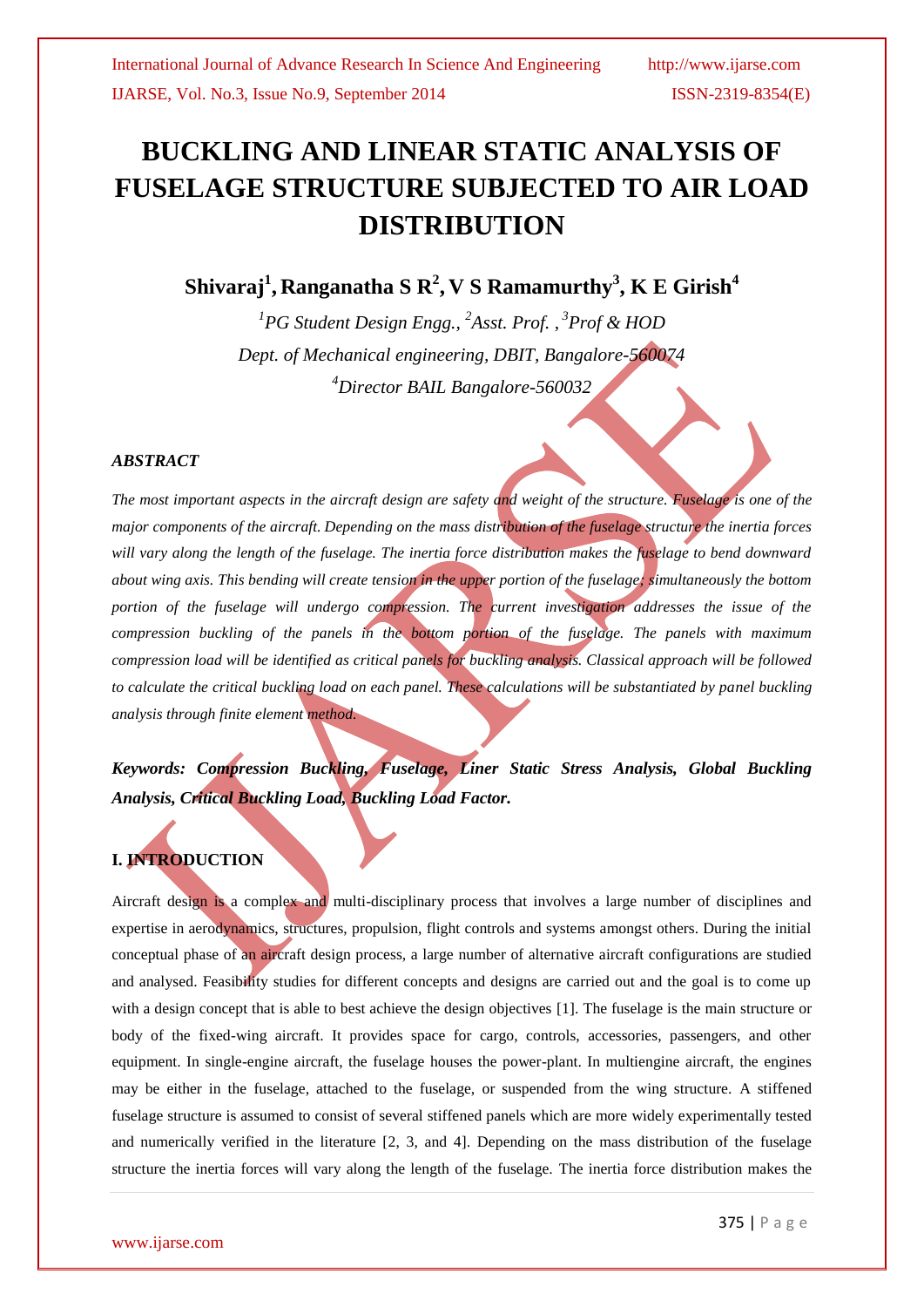fuselage to bend downward about wing axis. This bending will create tension in the upper portion of the fuselage; simultaneously the bottom portion of the fuselage will undergo compression. There exist different distinct buckling modes for a stiffened panel. Depending on the spacing and the size of the frames and stringers relative to the shell skin, buckling deflections could be developed within each shell panel or encompass a number of stiffened panels. In the first case, commonly referred to as skin buckling, the line of connection between skin and frames remains virtually straight, with the stringers exhibiting only minor radial movement. The second case, known as overall buckling, involves a variable radial displacement of the stringers [5].

#### **1.1 Fuselage**

Fuselage structures carry heavier loads found in the aircraft structure. The particular design of a fuselage depends on many factors, such as the size, weight, speed, rate of climb, and use of the aircraft. The wing must be constructed so that it holds its aerodynamics shape under the extreme stresses of fuselage loading. In its simplest form, the fuselage is a framework made up of bulkheads and longerons and covered with metal sheet. The longerons are the longitudinal structures in the fuselage. A longeron is part of the structure of an aircraft, designed to add rigidity and strength to the frame. It also creates a point of attachment for other structural supports, as well as the skin of the aircraft. They provide lengthwise support and the number of longerons present in an aircraft varies, depending on the size and how it is designed [6].

#### **1.2 Buckling**

There are two major categories leading to the sudden failure of a mechanical component: material failure and structural instability, which is often called buckling. For material failures you need to consider the yield stress for ductile materials and the ultimate stress for brittle materials. Buckling refers to the loss of stability of a component and is usually independent of material strength. The load at which buckling occurs depends on the stiffness of a component, not upon the strength of its materials. When a structure whose order of magnitude of length is larger than either of its other dimensions, is subjected to axial compressive stress, due to its size its axial displacement is going to be very small compared to its lateral deflection this phenomenon is called *Buckling*. Buckling is a tendency of slender compression members to bow out, which causes bending. When the combined bending and compressive stress exceeds the buckling capacity failure occurs. Buckling effects all compression members, such as columns, truss bars, bracing, etc. Buckling bends a column progressively. Increasing offset e increases bending, which in turn increases e further which finally causes buckling failure [1,6].

#### **II. PROBLEM DESCRIPTION**

When the aircraft is in flight, inertia forces act downward on the fuselage, tending to bend them downward. The fuselage is prevented from folding over the wings by the resisting strength of the fuselage structure. The bending action creates a tension stress on the top of the fuselage and a compression stress on the bottom surface of the fuselage. As the bottom skin of the fuselage is subjected to compression stress it may experience buckling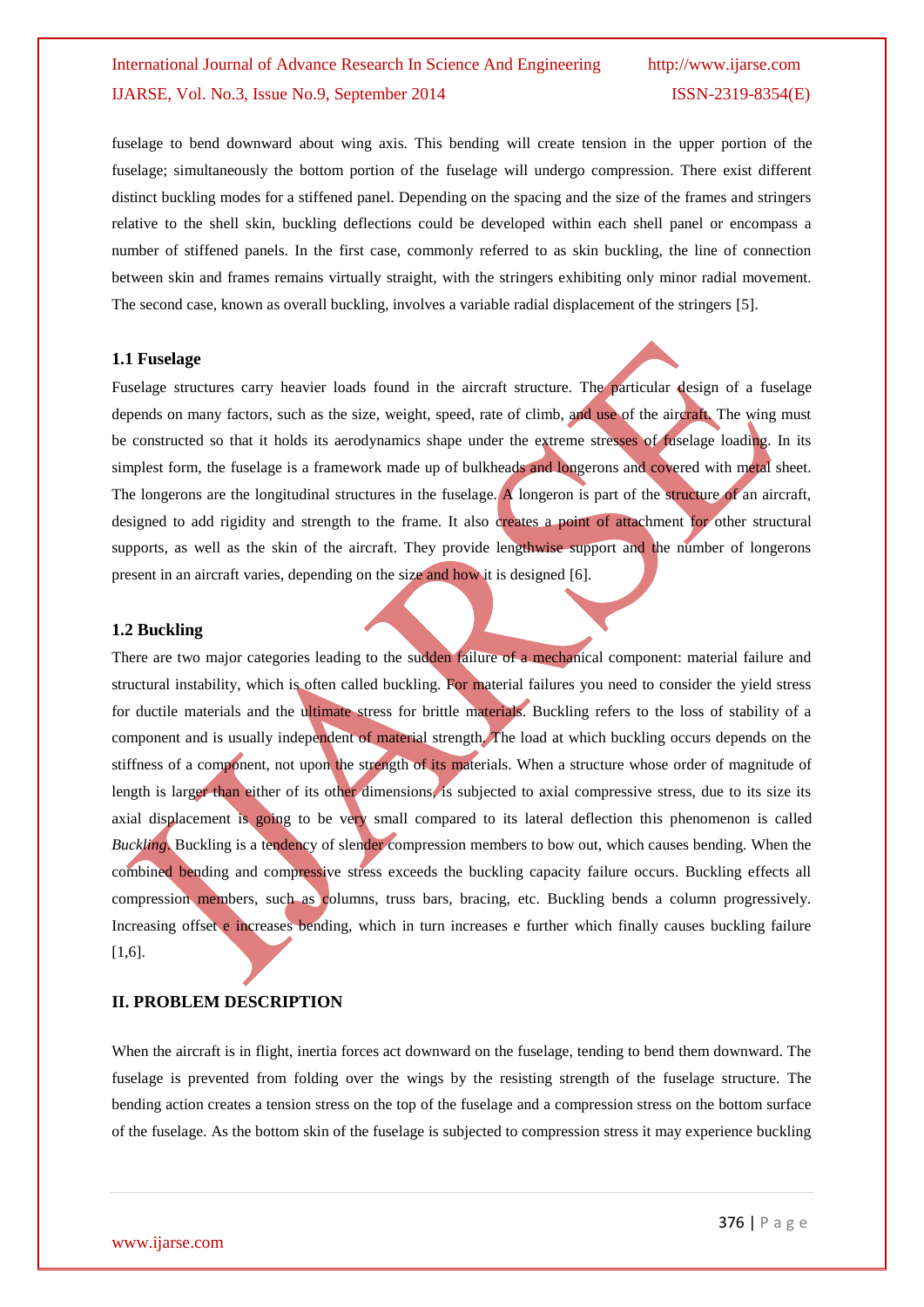at certain load value, and may lead to failure. Hence I am going to carry out buckling analysis of the fuselage structure to evaluate whether the bottom skin of wing is capable of withstanding the load without buckling.

## **III. PROPOSED WORK**

#### **3.1 Modelling**

In this paper we have modelled the wing box of a medium transport aircraft using CATIA V5 CAD software. The fuselage model consists of six bulkheads circumferentially and thirty longerons, in longitudinal direction of the fuselage. The model is as shown in figure below





**3.1.1 CATIA Model of Fuselage Structure 3.1.2 CATIA Model of L & Z Sec Bulkheads**



**3.1.3 CATIA Model of L-Section Longerons**

## **3.2 FEA Analysis**

The CATIA model is extracted using MSC PATRAN software; it is a pre-processor and a post-processor. This model is then meshed in Patran using suitable elements and the necessary boundary conditions and loads are applied. Boundary condition: The fuselage is fixed at the point of wing axis and load is applied on the upper half skin of the fuselage.

Load Calculation for the fuselage:

The load acting on fuselage by its self weight =  $33.73 \times 3 = 101.19$  kg

Passenger weight +luggage +cargo =780 kg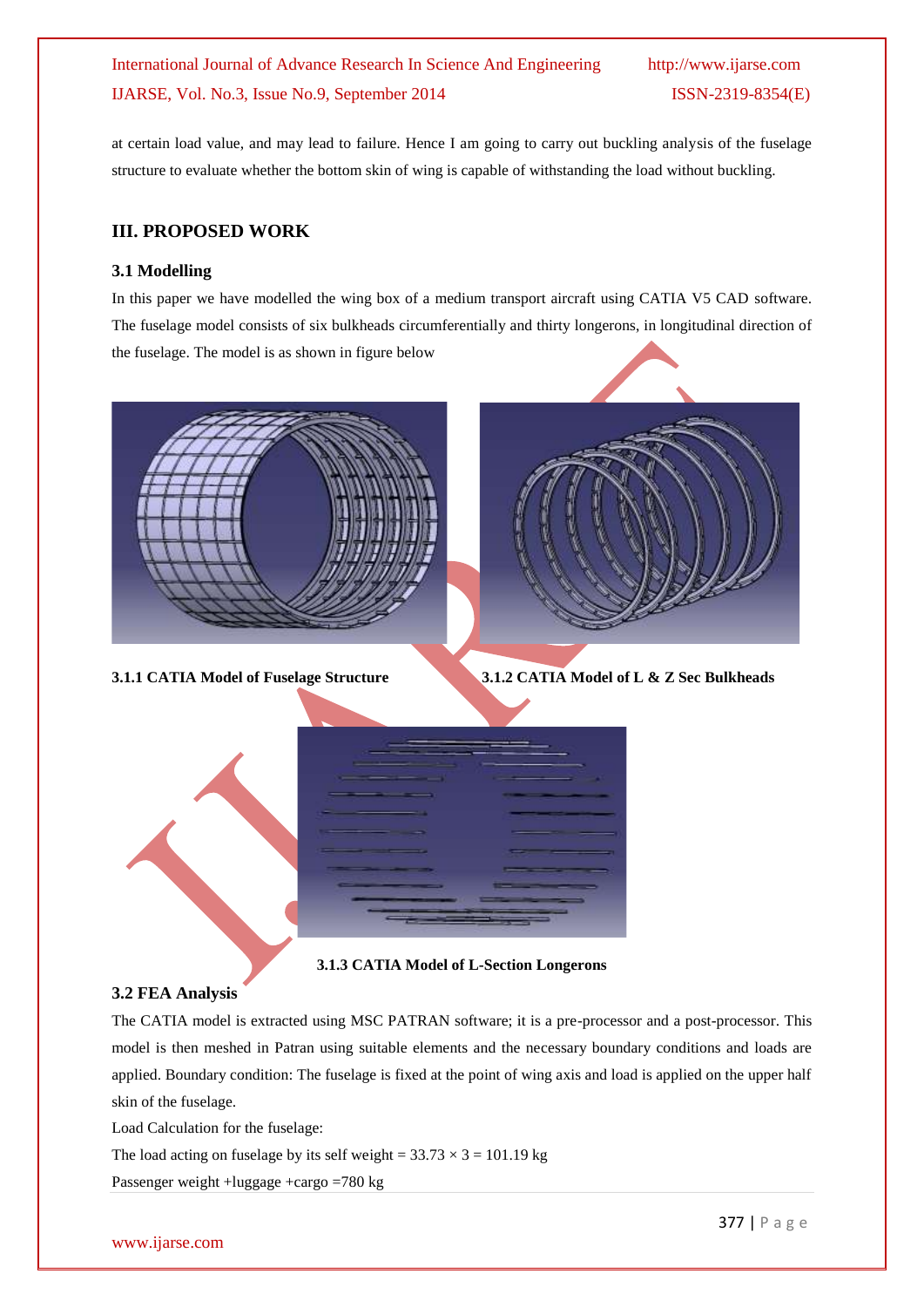The total weight acting on the structure =  $780 + 101.19 = 881.19$  kg The uniformly distributed load is applied on the upper half part of the fuselage.

$$
UDL = \frac{Total load}{\pi r}
$$

$$
UDL = \frac{881.19}{\pi \times 1100}
$$

$$
UDL = 0.259922 \text{ kg/mm}
$$





After applying the above mentioned Boundary conditions and load the Static analysis of the wing box is carried out using MSC NASTRAN, it is a solver and the stress contour is obtained. For the same BC's and load the Buckling analysis is carried out.

## **IV. RESULTS**



## **4.1 Static Analysis Stress Contour 4.2 Buckling Analysis for varying thickness of bulkhead**



**4.1.1 Linear Static Analysis Of Fuselage Structure 4.2.1 Buckling Analysis Of Fuselage Structure. (Bulkhead Thickness L=2mm, Z=2mm)**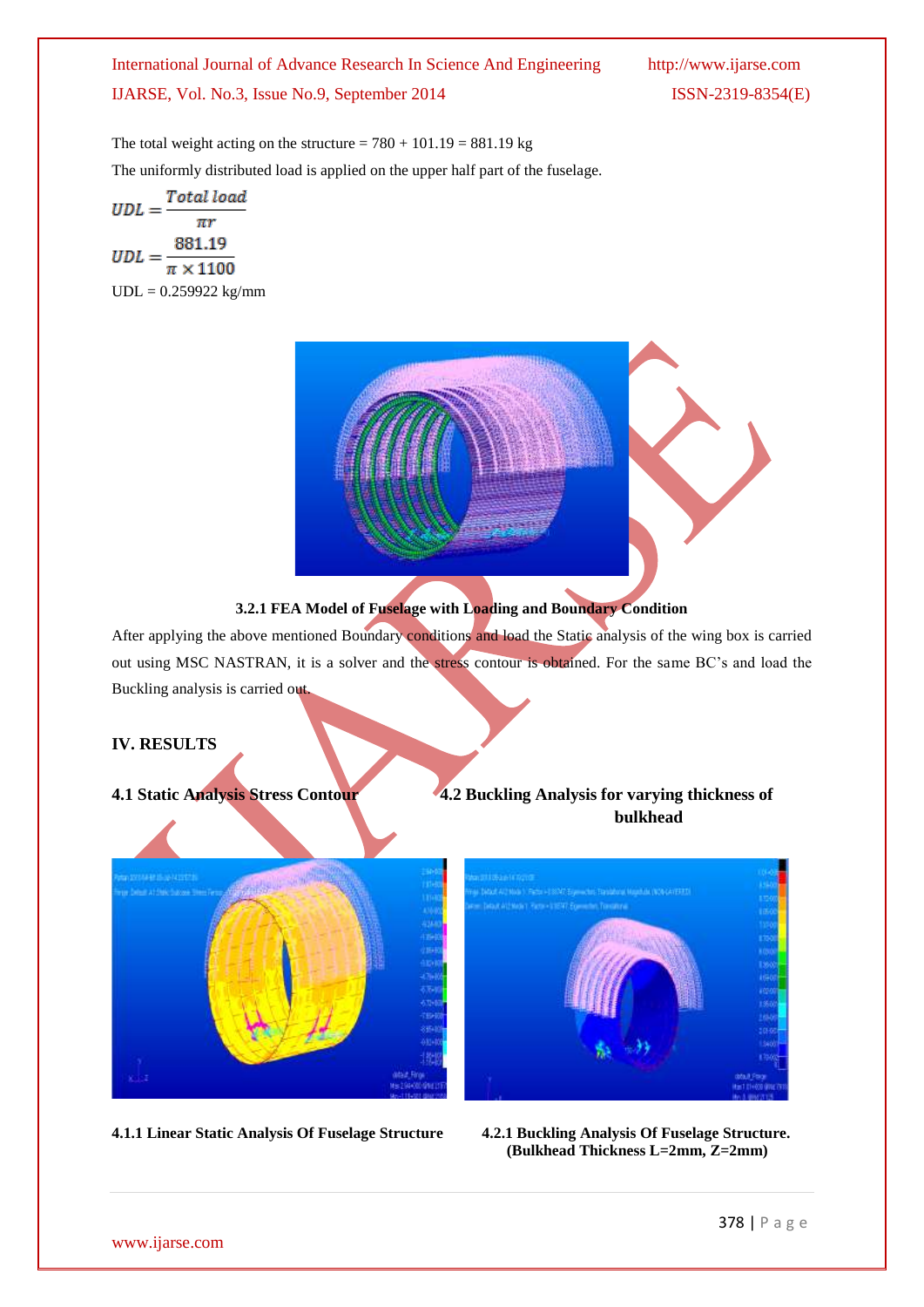From the linear static analysis it is observed that maximum Stress  $15.5 \text{kg/mm}^2$ .

From the buckling analysis for the given load the buckling factor is 0.38747, which is less than one. From this we can say that the structure is going to fail. To overcome this thickness of the bulkhead is increased and analysed as shown below.



**4.2.2 Buckling Analysis for Modified Fuselage Structure (Bulkhead Thickness L=2.5mm, Z=2mm)**

From the above analysis it is observed that the buckling factor is still less than one. The buckling factor for the modified fuselage structure is 0.89536.

| WWW.DEFENSEERING INTERNATIONAL<br>Egribitus Abkola I Paten I SAS Basedes Resultant Haptus (109 SAFERE) |           | <b>WA</b><br>$100$                                                                            |
|--------------------------------------------------------------------------------------------------------|-----------|-----------------------------------------------------------------------------------------------|
| Detro Dela ADRIA   Fichie-1942 Edward of Torontag                                                      |           | $\begin{array}{l} 1770 \\ 37400 \\ \hline 77500 \end{array}$                                  |
|                                                                                                        |           |                                                                                               |
|                                                                                                        |           | 1740                                                                                          |
|                                                                                                        |           | 1360                                                                                          |
|                                                                                                        |           | <b>Divid</b>                                                                                  |
|                                                                                                        |           | 1000<br>1800<br>1900<br>1900                                                                  |
|                                                                                                        |           |                                                                                               |
|                                                                                                        |           |                                                                                               |
|                                                                                                        | ни привет |                                                                                               |
|                                                                                                        |           | \$70.00                                                                                       |
| ×.<br>$\pm \Box$                                                                                       |           | alat.hai.<br>Nat 100-000 GN/L107<br>Ph 0-04421234<br>datast, Deteration<br>Har TONYOD DAILYST |

**4.2.3 Buckling Analysis for Fuselage Structure (Bulkhead Thickness L=2.5mm, Z=2.5mm)**

From the above analysis it is observed that the buckling factor is more than one. The buckling factor obtained from finite element analysis is 1.5422. So the structure will not buckle for given load.

## **4.3 Local Buckling Analysis**

The critical panel of fuselage structure is taken from the linear static analysis results. The critical panel is one where the compressive stresses are maximum. Local buckling analysis is carried out for the critical panel. The loads are calculated for the panel from taking the stress around that panel.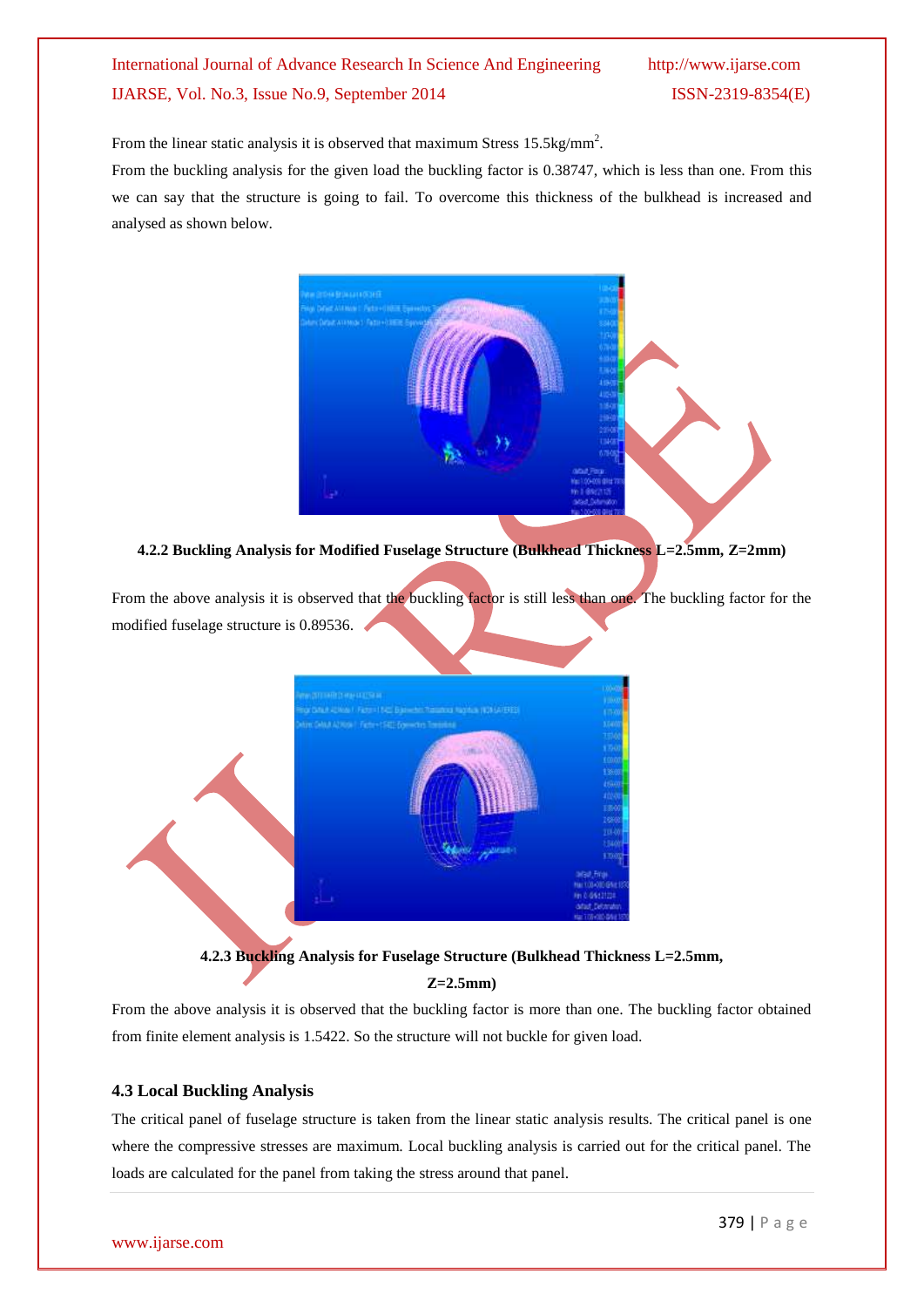

## **4.3.1 Local Buckling Analysis of the Critical Panel**

From the local analysis we got the buckling factor as 1.5715, which is more than one. This value is nearer to the global buckling analysis which is 1.5065.'

$$
BF = \frac{p_{cr}}{p_{app}}
$$

1198.3  $BF =$ 

 $BF = 1.598$ 

## **V. CONCLUSION**

The segment of the fuselage is considered for the buckling analysis. Linear static analysis was carried out & it is observed that maximum compressive stress is 15.5kg/mm<sup>2</sup>. The stresses are formed to be safe for the given load case. Then from buckling analysis obtained buckling factor is 1.522 which is greater than 1. It indicates that critical buckling load is more than applied load. Hence it is concluded that buckling does not takes, as well fuselage is being considered as capable of taking buckling load. So the design of fuselage is safe. Local buckling analysis was carried out and it is observed that the buckling factor is 1.571. For the validation theoretical calculations were made and the final value of buckling factor from the calculation is 1.598. Local buckling analysis value of buckling factor is in good correlation with theoretical value.

#### **REFERENCE**

- [1] Poonam Harakarea and V.K. Heblikara"Evaluation of Static and Buckling load carrying capability of the Wing box through FEM approach"issue1.sept.2013
- [2] C. Bisagni and P. Cordisco, Testing of Stiffened Composite Cylindrical Shells in the Postbuckling Range until Failure, *AIAA Journal*, 42 (9), 1806-1817, 2004.